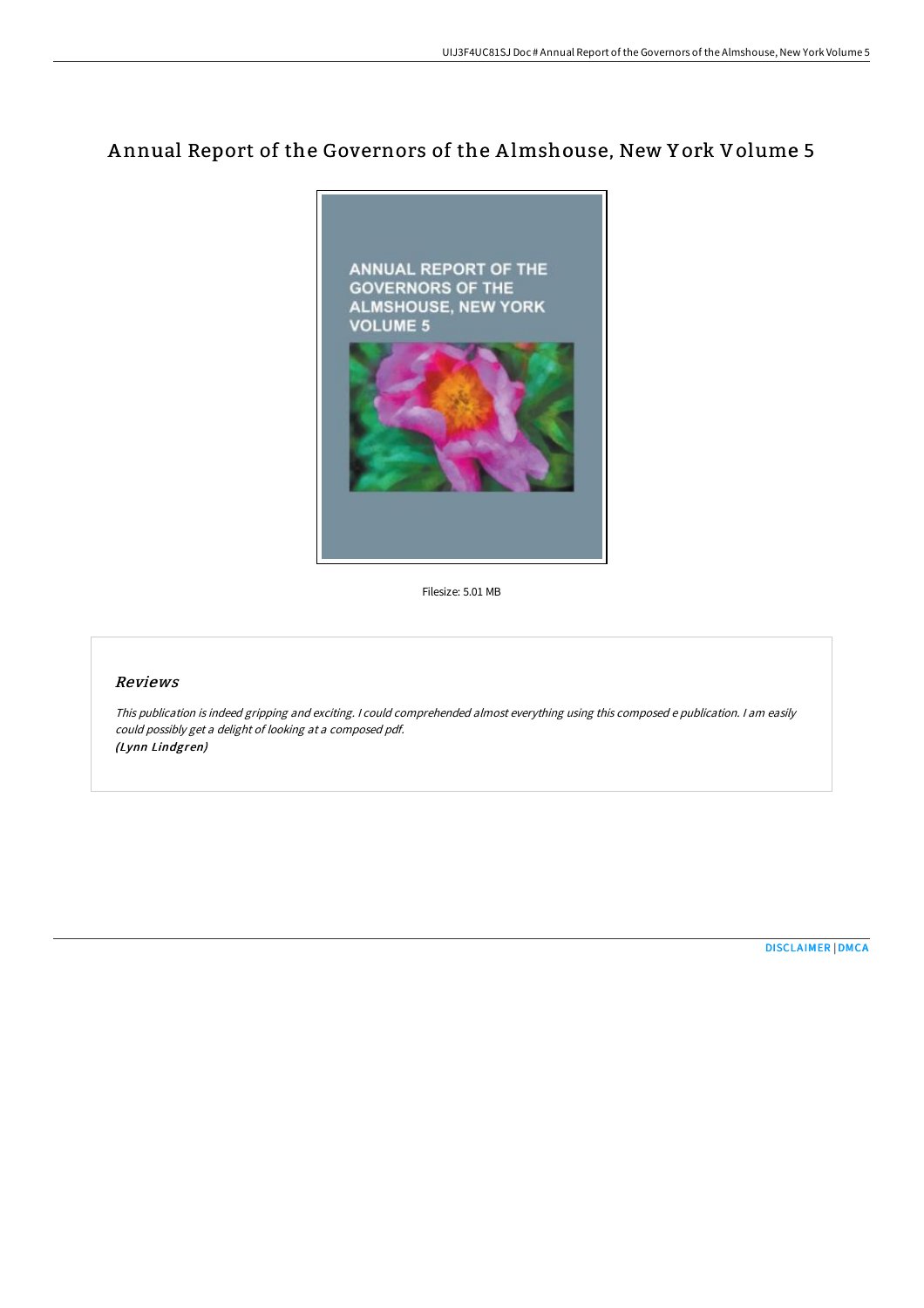#### ANNUAL REPORT OF THE GOVERNORS OF THE ALMSHOUSE, NEW YORK VOLUME 5



RareBooksClub. Paperback. Book Condition: New. This item is printed on demand. Paperback. 86 pages. Original publisher: Washington, D. C. : U. S. Dept. of the Interior, U. S. Fish and Wildlife Service, 2000 OCLC Number: (OCoLC)46382145 Subject: Wetlands -- United States. Excerpt: . . . Study Design and Procedures Some Federal inventories stop at Study Area county boundaries or at a point coinciding with the census line for The total land area of the inhabitable land area. Doing so may conterminous United States is about exclude offshore wetlands, shallow 1. 93 billion acres ( 0. 8 billion ha ). The water embayments or sounds, topography ranges from shoals, sand bars, tidal flats and mountainous terrain to low relief reefs ( Figure 1 ). These are coastal plains and river deltas. important fish and wildlife habitats. Climate and geography influence Consequently, the Service included habitats that vary from deserts to wetlands in coastal areas by adding subtropical conditions. Although a supplemental sampling stratum wetlands occur in every State and along the Atlantic and Gulf coastal physiographic region, there are fringes. This zone includes the near obvious differences in their shore areas of the coast with its abundance between regions. barrier islands, coastal marshes, Stratification of the Nation based on exposed tidal flats and other the differences in wetland density offshore features not a part of the makes this study an effective landward physiographic zones. The measure of wetland resources. coastal zone stratum, as described Figure 1. A 1999 color infrared aerial photograph of the coastal region of Bull I sland, South Carolina. Wetland features such as sand flats, inter-tidal bars, shoals, and small islands were important wetland habitats included within a coastal zone stratum. ( National Aerial Photography Program. ) 14 This item ships from La Vergne,TN. Paperback.

B Read Annual Report of the Governors of the [Almshouse,](http://bookera.tech/annual-report-of-the-governors-of-the-almshouse--2.html) New York Volume 5 Online  $\blacksquare$ Download PDF Annual Report of the Governors of the [Almshouse,](http://bookera.tech/annual-report-of-the-governors-of-the-almshouse--2.html) New York Volume 5